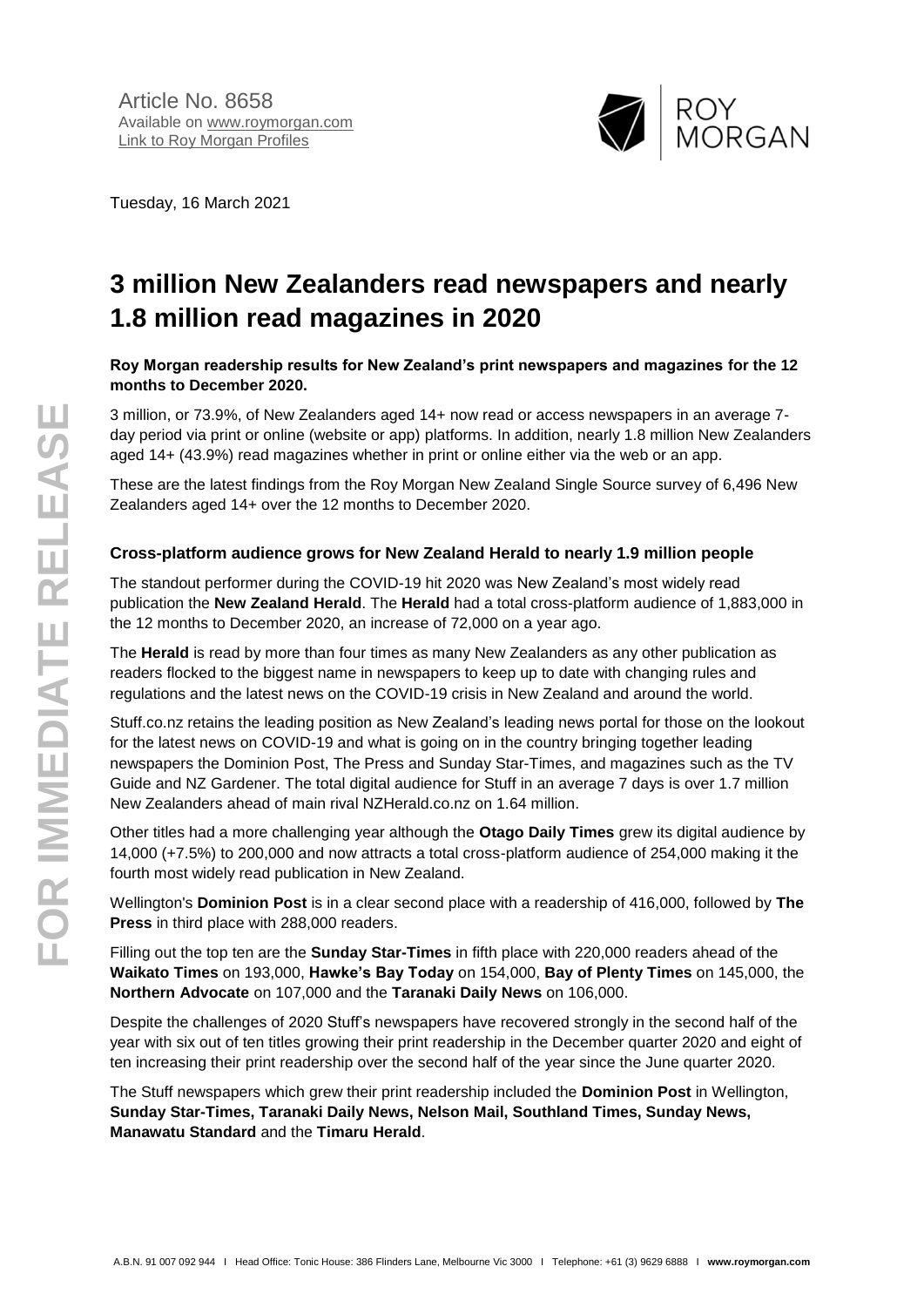| <b>Publication</b>         | <b>Print</b>       |                    |                    | <b>Digital</b><br>(web or app) | <b>Total 7 Day Cross-Platform</b><br>Audience* (print, web or app) |                    |          |
|----------------------------|--------------------|--------------------|--------------------|--------------------------------|--------------------------------------------------------------------|--------------------|----------|
|                            | <b>Dec</b><br>2019 | <b>Dec</b><br>2020 | <b>Dec</b><br>2019 | <b>Dec</b><br>2020             | <b>Dec</b><br>2019                                                 | <b>Dec</b><br>2020 | % Change |
|                            | '000s              | '000s              | '000s              | 000s                           | '000s                                                              | 000s               | %        |
| <b>New Zealand Herald</b>  | 721                | 595                | 1,488              | 1,637                          | 1,811                                                              | 1,883              | 4.0%     |
| <b>Dominion Post</b>       | 297                | 211                | 315                | 278                            | 487                                                                | 416                | $-14.6%$ |
| The Press                  | 215                | 160                | 205                | 181                            | 347                                                                | 288                | $-17.0%$ |
| <b>Otago Daily Times</b>   | 140                | 98                 | 186                | 200                            | 264                                                                | 254                | $-3.8%$  |
| <b>Sunday Star-Times</b>   | 285                | 172                | 69                 | 59                             | 334                                                                | 220                | $-34.1%$ |
| <b>Waikato Times</b>       | 138                | 82                 | 137                | 128                            | 244                                                                | 193                | $-20.9%$ |
| <b>Hawke's Bay Today</b>   | 89                 | 72                 | 110                | 101                            | 161                                                                | 154                | $-4.3%$  |
| <b>Bay of Plenty Times</b> | 77                 | 67                 | 112                | 102                            | 163                                                                | 145                | $-11.0%$ |
| <b>Northern Advocate</b>   | 69                 | 52                 | 75                 | 62                             | 128                                                                | 107                | $-16.4%$ |
| <b>Taranaki Daily News</b> | 55                 | 60                 | 103                | 69                             | 135                                                                | 106                | $-21.5%$ |

#### **Top 10 Newspapers – Total 7 Day Cross-Platform Audience (Print & Online)**

[Full Newspaper Readership Results available to view here](http://www.roymorgan.com/industries/media/readership/readership-new-zealand)*.*

*\*Cross-Platform Audience is the number of New Zealanders who have read or accessed individual newspaper content via print or online. Print is net readership in an average 7 days. Online is net readership online in an average 7 days.*

#### **Cuisine and Australian Women's Weekly increase their readership during COVID-19 hit 2020**

New Zealand's most widely read magazine is easily the driving magazine **AA Directions** which had an average issue readership of 365,000 during 2020 and is almost double the second placed **New Zealand Listener** on a readership of 185,000.

Two of the leading magazines to increase their readership in 2020 despite the significant disruptions caused by COVID-19 were **Cuisine**, with a readership of 118,000, up 19,000 on a year ago and the **Australian Women's Weekly (NZ Edition)** which increased its readership by 3,000 to 180,000.

Other magazines to benefit in 2020 were those with a focus on home improvement and interior decorating as well as cooking and recipes. Just outside the top ten most read magazines were the home improvement magazine **Habitat**, which increased its readership by 26,000 to 90,000, and also increasing was the cooking and recipe focused **Dish**, with readership up by 22,000 to 89,000.

Other widely read magazines included **TV Guide** with a readership of 166,000, **NZ Woman's Day** on 152,000, **NZ Woman's Weekly** on 105,000, **NZ Gardener** on 101,000, **North & South** on 100,000 and in tenth place **NZ House & Garden** on 92,000.

Several Are Media magazines including **New Zealand Listener, Australian Women's Weekly (NZ Edition), NZ Woman's Day** and **NZ Woman's Weekly** were temporarily suspended from publication in the June and September 2020 quarters due to the New Zealand lockdown. The figures for these magazines do not show readership for the latest quarter – average readership is allocated instead.

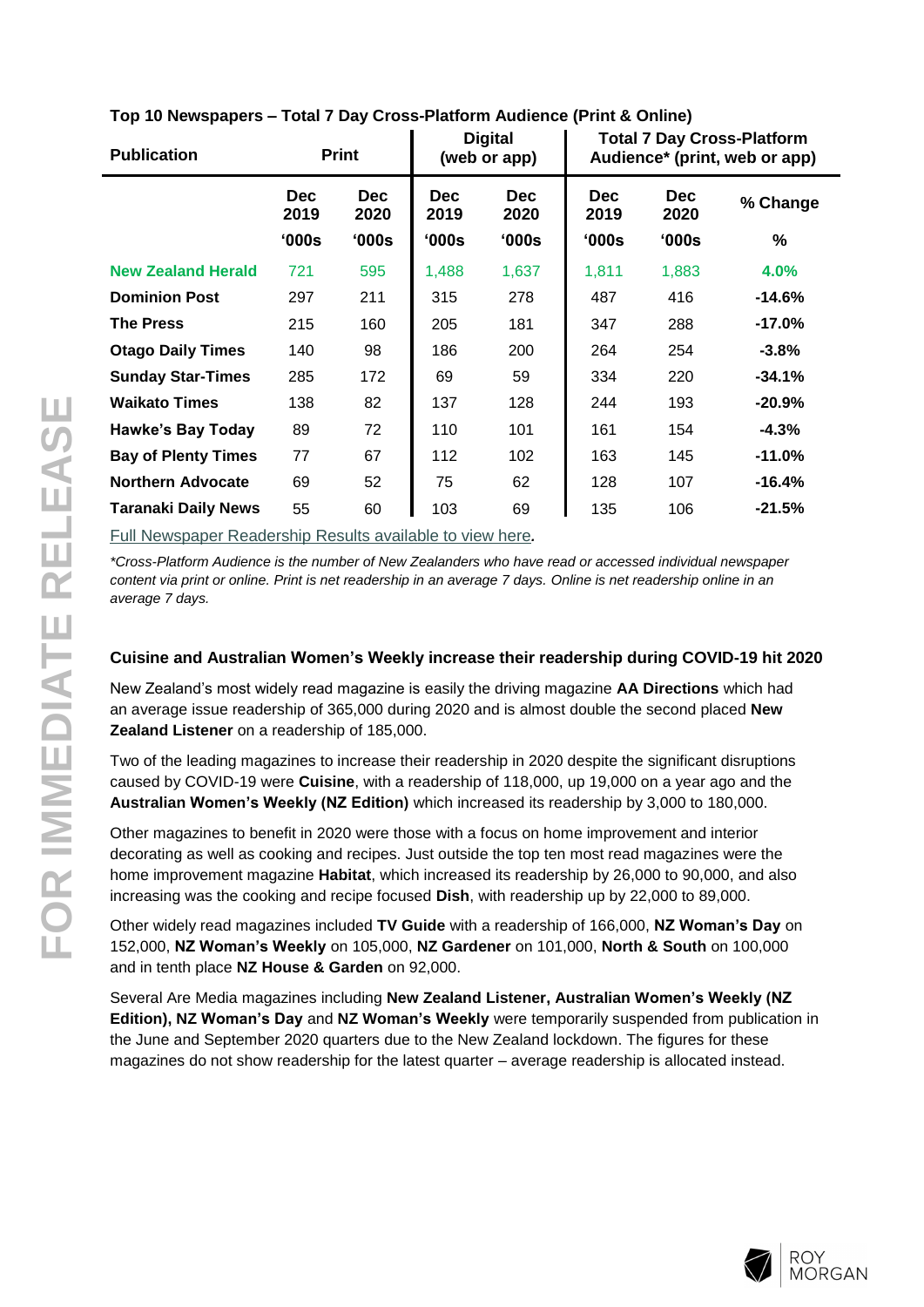**New Zealand's Top 10 Magazines by Average Issue Print Readership**

| <b>Publication</b>                                  | Dec 2019 | <b>Dec 2020</b> | % Reach<br>Change |
|-----------------------------------------------------|----------|-----------------|-------------------|
|                                                     | '000s    | '000s           | %                 |
| <b>AA Directions*</b>                               | 482      | 365             | $-3.1%$           |
| <b>**New Zealand Listener*</b>                      | 233      | 185             | $-1.2%$           |
| <b>**Australian Women's Weekly</b><br>(NZ Edition)* | 177      | 180             | $0.0\%$           |
| <b>TV Guide*</b>                                    | 212      | 166             | $-1.2%$           |
| **NZ Woman's Day*                                   | 251      | 152             | $-2.5%$           |
| <b>Cuisine</b>                                      | 99       | 118             | 0.4%              |
| **NZ Woman's Weekly*                                | 151      | 105             | $-1.2%$           |
| NZ Gardener*                                        | 119      | 101             | $-0.5%$           |
| **North & South*                                    | 103      | 100             | $-0.1%$           |
| NZ House & Garden*                                  | 129      | 92              | $-0.9\%$          |

[Full Readership Results for over 90 New Zealand Magazines available to view here](http://www.roymorgan.com/industries/media/readership/readership-new-zealand)*.*

*\*Roy Morgan has measured additional readership for this magazine via Cross-Platform Audiences – see next section. \*\*Note: Are Media magazines were temporarily suspended during the June and September 2020 quarters. North & South was temporarily suspended after March 2020 until resuming publication in late November 2020. Results for some of these magazines have been suppressed for the latest quarter, average issue readership is allocated instead.*

## **North & South and Dish lead cross-platform\* audience growth – both up over 12% on a year ago**

Of the leading magazines it was **North & South** which increased its total cross-platform audience by 21,000, or 14.6%, to 165,000 and **Dish**, which grew its cross-platform audience by 16,000 (+12.4%) to 145,000 which had the most impressive performance in the 12 months to December 2020.

Also growing its cross-platform audience was **Australian Women's Weekly (NZ Edition)** with an increase of 7,000 (+3.3%) to 218,000 making it the second most widely read magazine in New Zealand.

However, motoring magazine **AA Directions** is still easily New Zealand's most widely read magazine with a market-leading total cross-platform audience of 441,000 – more than twice as many as any other magazine.

Other leading magazines with strong cross-platform audiences include **New Zealand Listener** on 209,000, **NZ Woman's Day** on 207,000, **TV Guide** on 194,000, **NZ Woman's Weekly** on 172,000, **NZ Gardener** on 145,000 and **Mindfood** on 138,000.

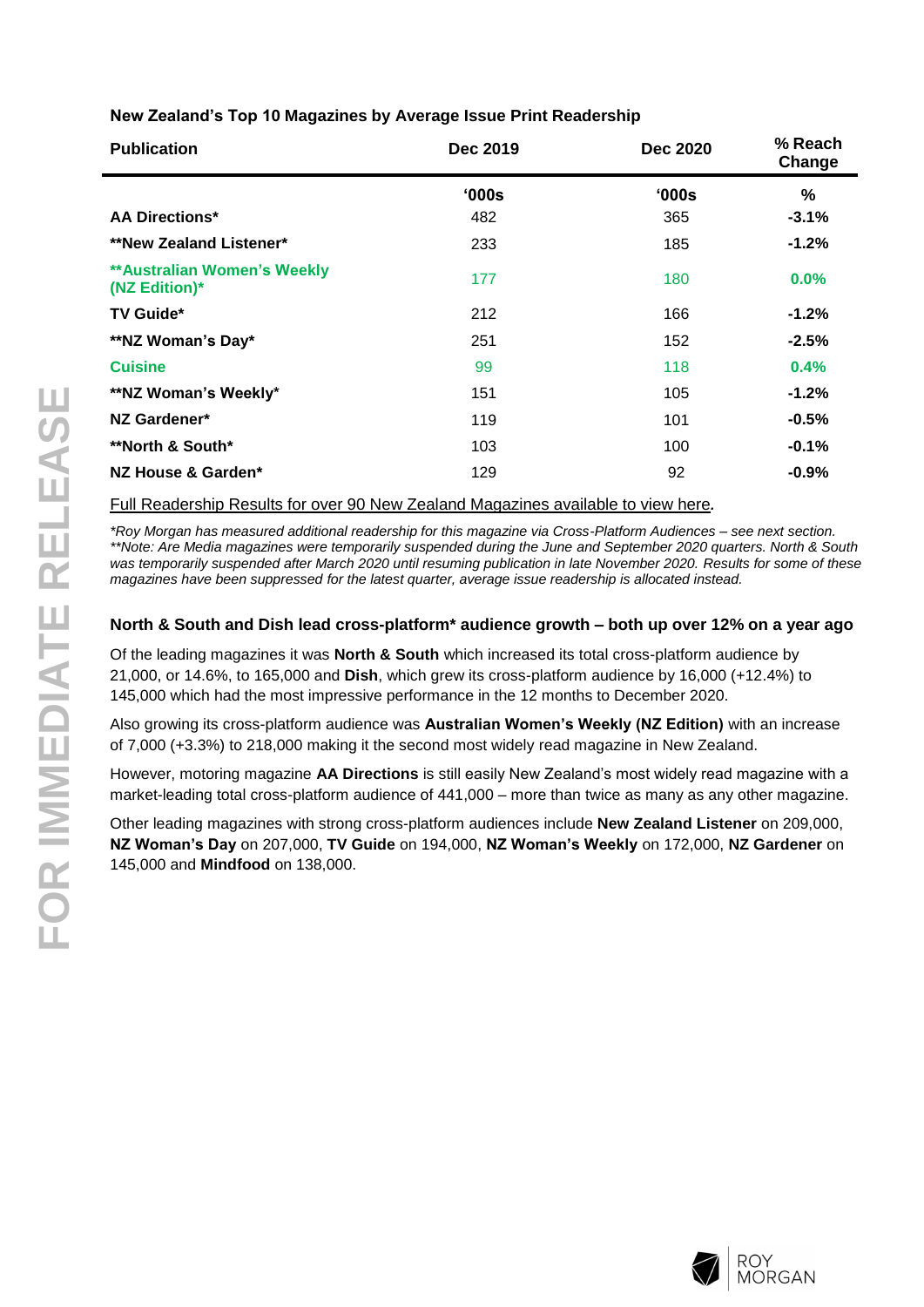| Top 10 Magazines – Total Cross-Platform Audience (Print & Online) |  |  |  |
|-------------------------------------------------------------------|--|--|--|
|-------------------------------------------------------------------|--|--|--|

| <b>Publication</b>                                        | <b>Print</b>       |                    | <b>Digital</b><br>(web or app) |                    | <b>Total Cross-Platform Audience*</b><br>(print, web or app) |                    |          |
|-----------------------------------------------------------|--------------------|--------------------|--------------------------------|--------------------|--------------------------------------------------------------|--------------------|----------|
|                                                           | <b>Dec</b><br>2019 | <b>Dec</b><br>2020 | <b>Dec</b><br>2019             | <b>Dec</b><br>2020 | <b>Dec</b><br>2019                                           | <b>Dec</b><br>2020 | % Change |
|                                                           | 000'               | '000s              | '000s                          | '000s              | '000s                                                        | '000s              | ℅        |
| <b>AA Directions</b>                                      | 482                | 365                | 156                            | 148                | 541                                                          | 441                | $-18.5%$ |
| <b>**Australian Women's</b><br><b>Weekly (NZ Edition)</b> | 177                | 180                | 51                             | 59                 | 211                                                          | 218                | 3.3%     |
| <b>**New Zealand Listener</b>                             | 233                | 185                | 61                             | 56                 | 261                                                          | 209                | $-19.9%$ |
| **NZ Woman's Day/<br>Now to Love                          | 251                | 152                | 95                             | 88                 | 309                                                          | 207                | $-33.0%$ |
| <b>TV Guide</b>                                           | 212                | 166                | 74                             | 50                 | 250                                                          | 194                | $-22.4%$ |
| **NZ Woman's Weekly/<br>Now to Love                       | 151                | 105                | 95                             | 88                 | 228                                                          | 172                | $-24.6%$ |
| <b>**North &amp; South</b>                                | 103                | 100                | 56                             | 84                 | 144                                                          | 165                | 14.6%    |
| <b>Dish</b>                                               | 67                 | 89                 | 77                             | 79                 | 129                                                          | 145                | 12.4%    |
| <b>NZ Gardener</b>                                        | 119                | 101                | 65                             | 64                 | 164                                                          | 145                | $-11.6%$ |
| <b>Mindfood</b>                                           | 117                | 78                 | 83                             | 76                 | 179                                                          | 138                | $-22.9%$ |

[Full Newspaper Readership Results available to view here](http://www.roymorgan.com/industries/media/readership/readership-new-zealand) **.**

*\*Cross -platform audience is the number of New Zealanders who have read or accessed individual magazine content via print or online. Print is average issue readership. Digital is average website visitation and app usage (if available) in last 7 days for weekly titles (National Business Review, New Idea, NZ Listener, NZ Woman's Day, NZ Woman's Weekly, Property Press, That's Life, Time, TV Guide) and last 4 weeks for all other non -weekly titles.*

*\*\*Note: Are Media magazines were temporarily suspended during the June and September 2020 quarters. North & South was temporarily suspended after March 2020 until resuming publication in late November 2020. Results for some of these magazines have been suppressed for the latest quarter, average issue readership is allocated instead.*

## **Canvas and Weekend are the most widely read newspaper inserted magazine s**

The Weekend **New Zealand Herald** newspaper inserted magazine **Canvas**  (**North Island**) with an average issue readership of 231,000 again leads the field as the most widely read ahead of **Weekend** (**North Island**) now read by 175,000.

Behind the two market leaders are **Sunday** on 164,000, **Viva** ( **North Island**) on 1 47,000 and both **Bite**  (**No rth Island** ) and **Y o u r Weekend** on 130,000.

## **New Zealand's Leading Newspaper Inserted Magazines by Print Readership**

| <b>Publication</b><br><b>Dec 2020</b><br>Dec 2019 | % Reach<br>Change |
|---------------------------------------------------|-------------------|
| '000s<br>'000s                                    | $\frac{0}{0}$     |
| <b>Canvas (North Island)</b><br>285<br>231        | $-1.4%$           |
| <b>Weekend (North Island)</b><br>216<br>175       | $-1.1%$           |
| Sunday<br>241<br>164                              | $-2.0\%$          |
| Viva (North Island)<br>163<br>147                 | $-0.5%$           |
| <b>Bite (North Island)</b><br>174<br>130          | $-1.2\%$          |
| <b>Your Weekend</b><br>199<br>130                 | $-1.8%$           |

Full Readership Results for over [70 New Zealand Magazines available to view here](http://www.roymorgan.com/industries/media/readership/readership-new-zealand) **.**